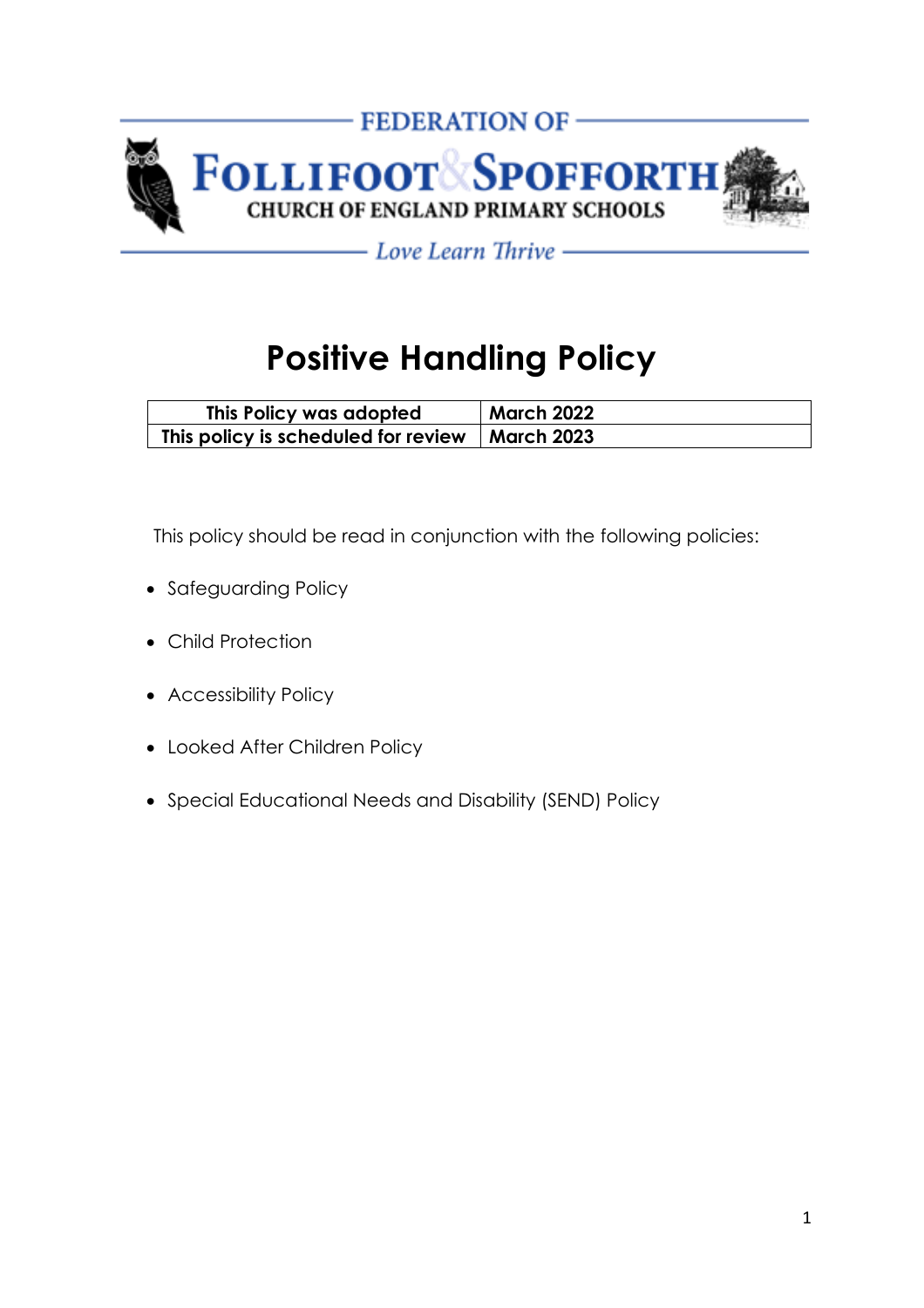## **Introduction**

Members of staff across the **Follifoot Spofforth Federation** are trained to look after pupils in their care. Staff have a duty to intervene in order to prevent pupils from hurting themselves or others. If a member of staff ever needs to intervene physically, they will follow the school's Positive Handling Policy.

Only staff trained in the pre-emotive and responsive positive handling strategy techniques of TEAM TEACH will use physical intervention techniques with children when necessary. (See Appendix 1 for current list.)

Further details of the TEAM TEACH approach can be found on the TEAM TEACH website. The website address is [https://www.teamteach.co.uk.](https://www.teamteach.co.uk/)

The term positive handling includes a wide range of supportive strategies for managing challenging behaviour. The term 'physical restraint' is used when force is used to overcome active resistance. A clear and consistent positive handling policy supports pupils who have social, emotional, and behavioural difficulties within an ethos of mutual respect, care, and safety.

The school takes seriously its duty of care to pupils, employees, and visitors to the school:

- The first and paramount consideration is the welfare of the children in our care.
- The second is the welfare and protection of the adults who look after them.

Section 93 of the Education and Inspections Act 2006 enables a school's staff to use such force as is reasonable. There is no legal definition of when it is reasonable to use force.

## **TEAM TEACH**

The TEAM TEACH system is recognised by the Local Authority and accredited through BILD – British Institute of Learning Disabilities. Staff undergo a one- or two-day course (depending upon the severity of behaviour of the children they are working with) led by qualified trainers with a single day refresher course undertaken every two years.

**Although any member of staff may be required to physically intervene with a pupil who is endangering themselves or others, we would expect accredited staff to take over as soon as possible.**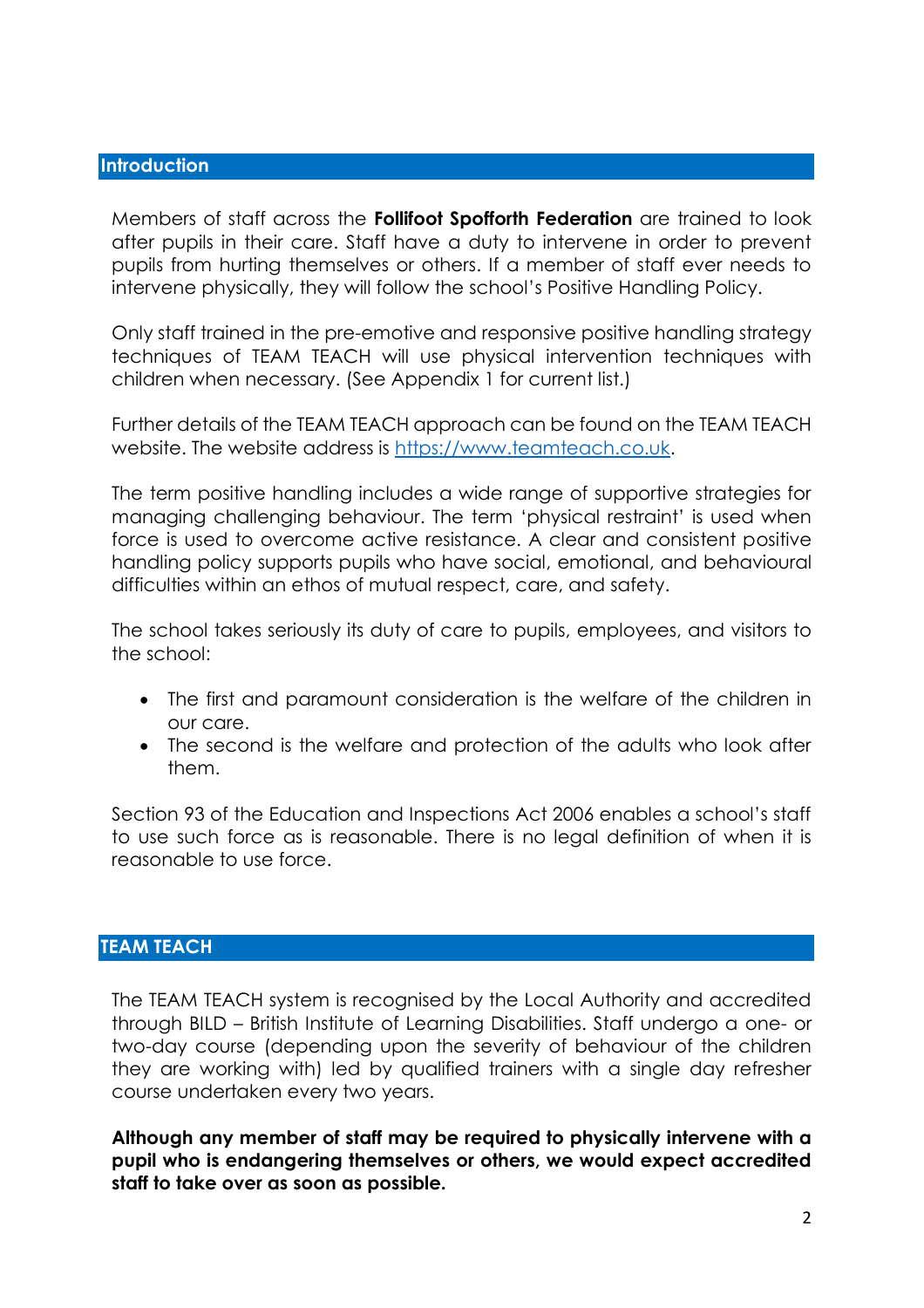## **Before using physical controls**

We take effective action to reduce risk by:

- Showing care and concern by acknowledging unacceptable behaviour and requesting alternatives using negotiating and reasoning.
- Giving clear directions for pupils to stop
- Reminding them about rules and likely outcomes
- Removing an audience or taking vulnerable pupils to a safe place
- Making the environment safer by moving furniture and removing objects which could be used as weapons
- Using positive guidance to escort pupils to somewhere less pressured
- Ensuring that colleagues know what is happening and call for help.

## **Restraint**

Staff across the **Follifoot Spofforth Federation** only use physical restraint when there is no realistic alternative. We expect staff to conduct a risk assessment and choose the safest alternative. It also means that we expect staff to experiment and think creatively about alternatives to physical intervention which may be effective. The paramount consideration is that the action is taken in the interest of the child and that it reduces rather than increases risk. Any response to extreme behaviour should be reasonable and proportionate. Physical restraint must only be in accordance with the following:

- The child should be in immediate danger of harming itself or another person or in danger of seriously damaging property.
- The member of staff should have good grounds for believing this.
- Only the minimum force necessary to prevent injury or damage should be applied.
- Every effort should be made to secure the presence of other staff before applying restraint. These staff can act as assistants or witnesses.
- Once safe, restraint should be relaxed to allow the child to regain selfcontrol.
- Restraint should be an act of care and control, not punishment.
- Physical restraint should not usually be used purely to force compliance with staff instructions when there is no immediate danger present to people and property.
- The restraint should be discussed with the child, if appropriate, and the parents at the earliest opportunity.
- In addition, whilst or before intervention, staff should speak calmly as a way of reassurance e.g. I am doing this to keep you safe.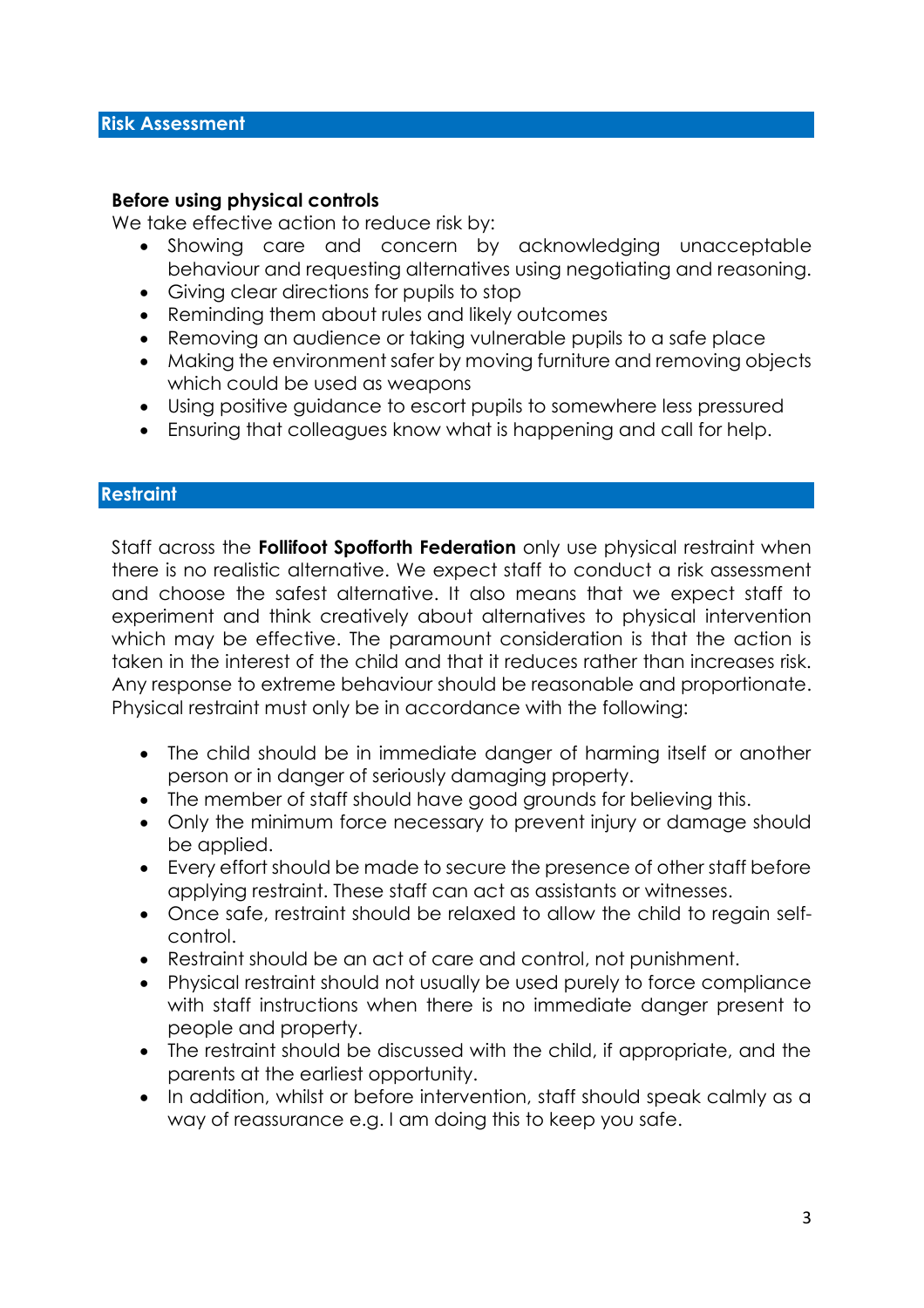## **Responding to unforeseen emergencies**

Even the best planning system cannot cover every eventuality and the **Follifoot Spofforth Federation** recognises that there are unforeseen or emergency situations in which staff have to think on their feet.

An unforeseen event may require an emergency response. After that event, staff have a duty to plan ahead and prepare a risk assessment or put a Positive Intervention Plan (PIP) in place.

## **Risk Assessment**

Risk assessments are required for pupils who exhibit extreme behaviour. Responsible staff should think ahead to anticipate what might go wrong.

When considering a pupil's behaviour, staff will think about the following questions:

- Can we anticipate a Health and Safety risk related to this pupil's behaviour?
- Have we got all the information we need to conduct a risk assessment?
- Have we provided a written plan as a result?
- What further steps can we take to prevent dangerous behaviour from developing?

#### **Positive Intervention Plans**

Risk management is regarded as an integral part of behaviour management planning. All pupils who have been identified as presenting a risk should have a Positive Intervention Plan. The plan details any strategies which have been found to be effective for that individual, along with any particular responses which are not recommended. Any physical techniques which have been found to be effective should be named, along with any alerts to any which have proved to be ineffective, or which caused problems in the past. Positive Intervention Plans should be considered along with the child's Education Health Care Plan (EHCP) or SEN Support Plan and any other planning document relevant to the pupil.

They should take account of age, sex, level of physical, emotional, and intellectual development, special needs, and social context.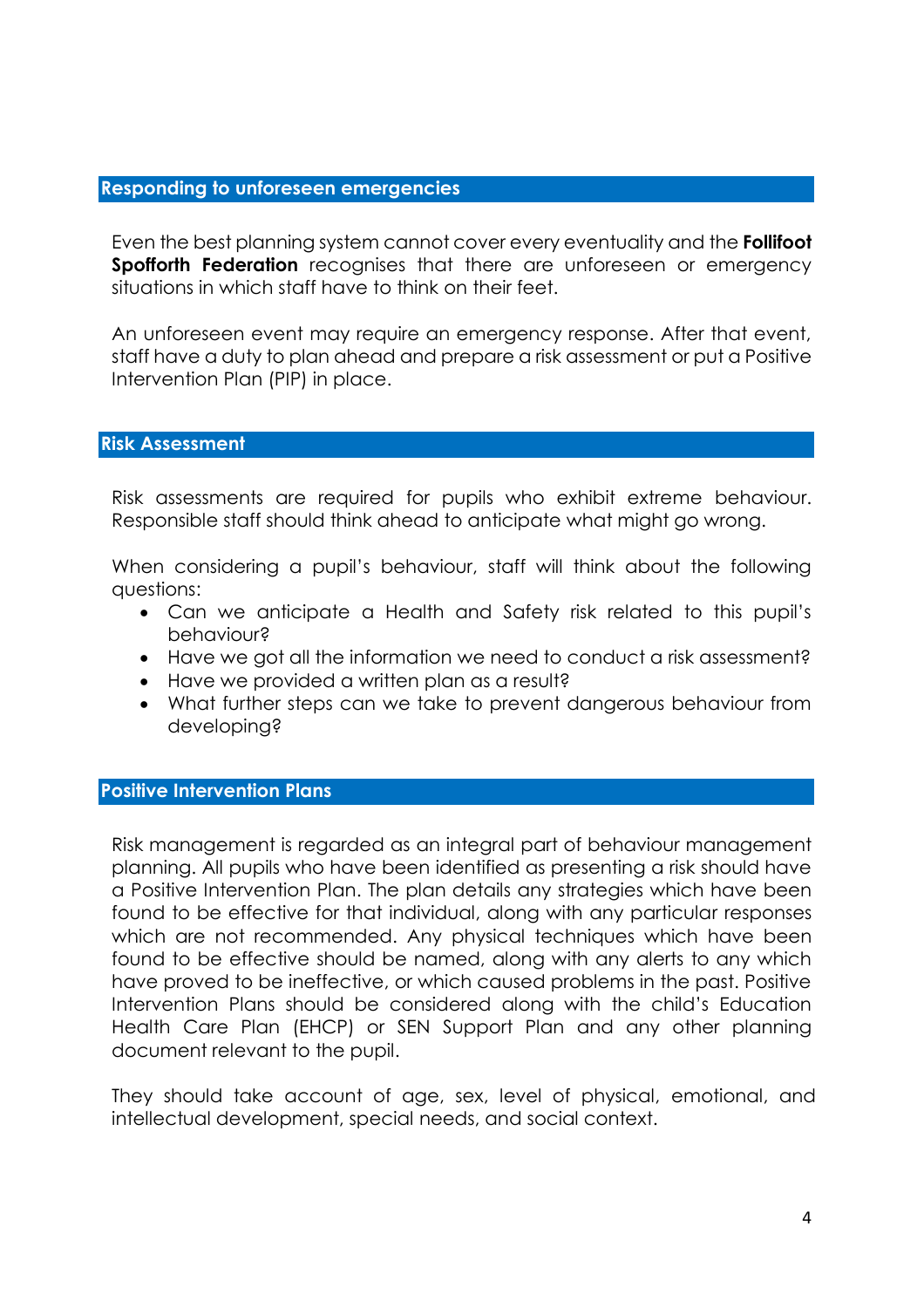## **Post Incident Debrief**

Following a serious incident, it is the policy of the **Follifoot Spofforth Federation** to offer support to all involved. This is an opportunity for learning and time needs to be given for following up incidents so that pupils have an opportunity to express their feelings, suggest alternative courses of action for the future and appreciate other peoples' perspective.

It is difficult to devise a framework of support that meets the need of all staff. As individuals we all vary in how much support we need after an unpleasant incident. Generally, a member of senior staff would expect to talk to staff, and children involved (if appropriate) in any incidents involving violence. If members of staff need time to rest or compose themselves, then the Head teacher or Senior leader will make arrangements for the class group to be supported.

## **Recording**

All incidents of unacceptable behaviour should be recorded on CPOMS.

All serious incidents or incidents involving restraint will be recorded on the appropriate form and uploaded to CPOMS

Within these recording strategies, all details must be recorded by witnesses within twenty-four hours and signed by at least two members of staff. The Head Teacher needs to be informed.

## **Monitoring and Evaluation**

The Head Teacher and SENDCO will ensure that each incident is reviewed and instigate further action as required.

### **Parents**

When there is concern about a child, parents will be invited to contribute to a risk assessment and Positive Intervention Plan. Written parental agreement will form part of this. Parents will be informed of the school's policies. Parents will be informed following serious incidents.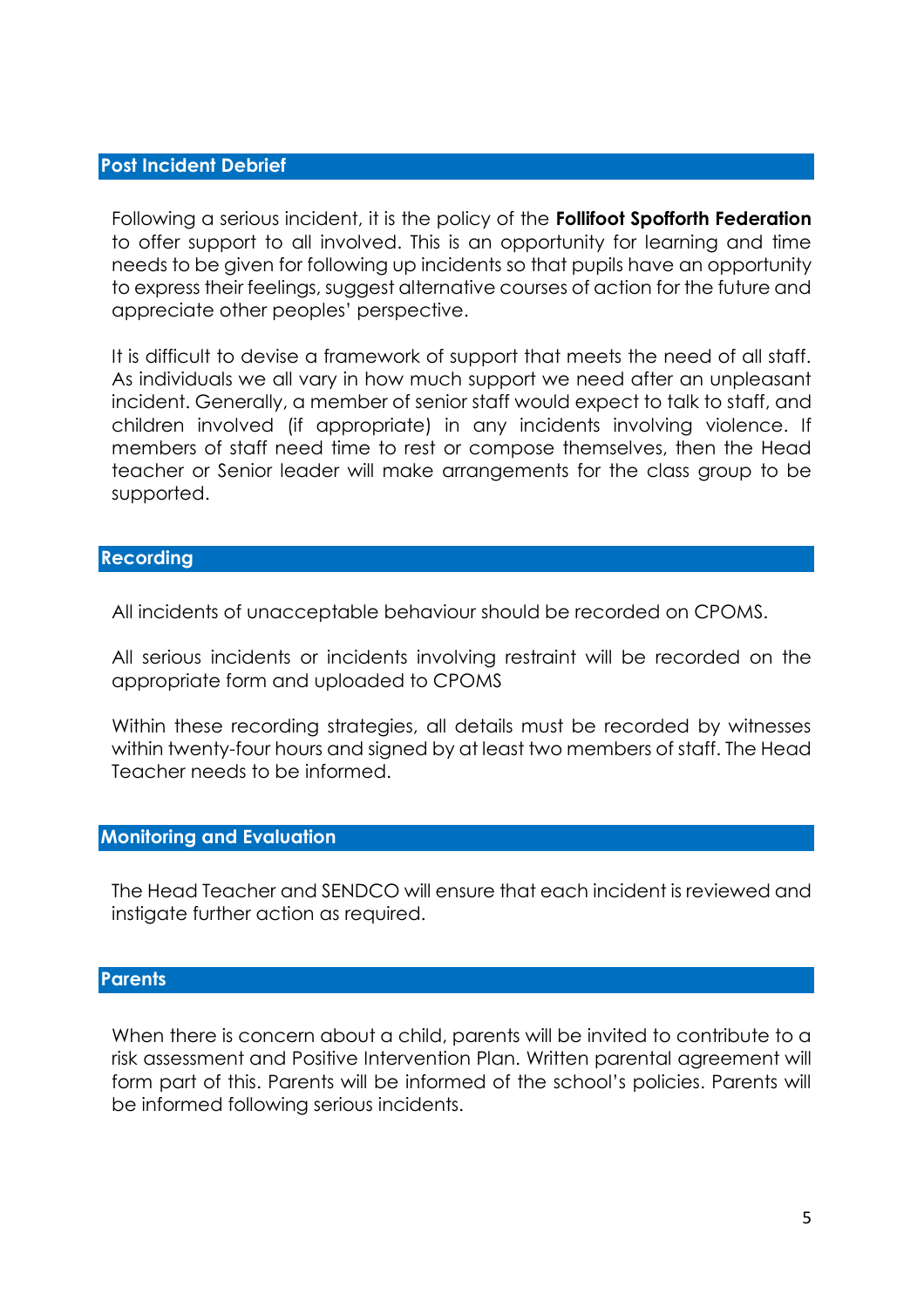## **Complaints and Allegations**

Any complaints will follow the school's complaints procedure.

## **Appendices**

Appendix 1 List of those qualified to use TEAM TEACH techniques. Appendix 2 Blank Positive Behaviour Plan Appendix 3 Example Positive Behaviour Plan Appendix 4 Recording Restraint Incident form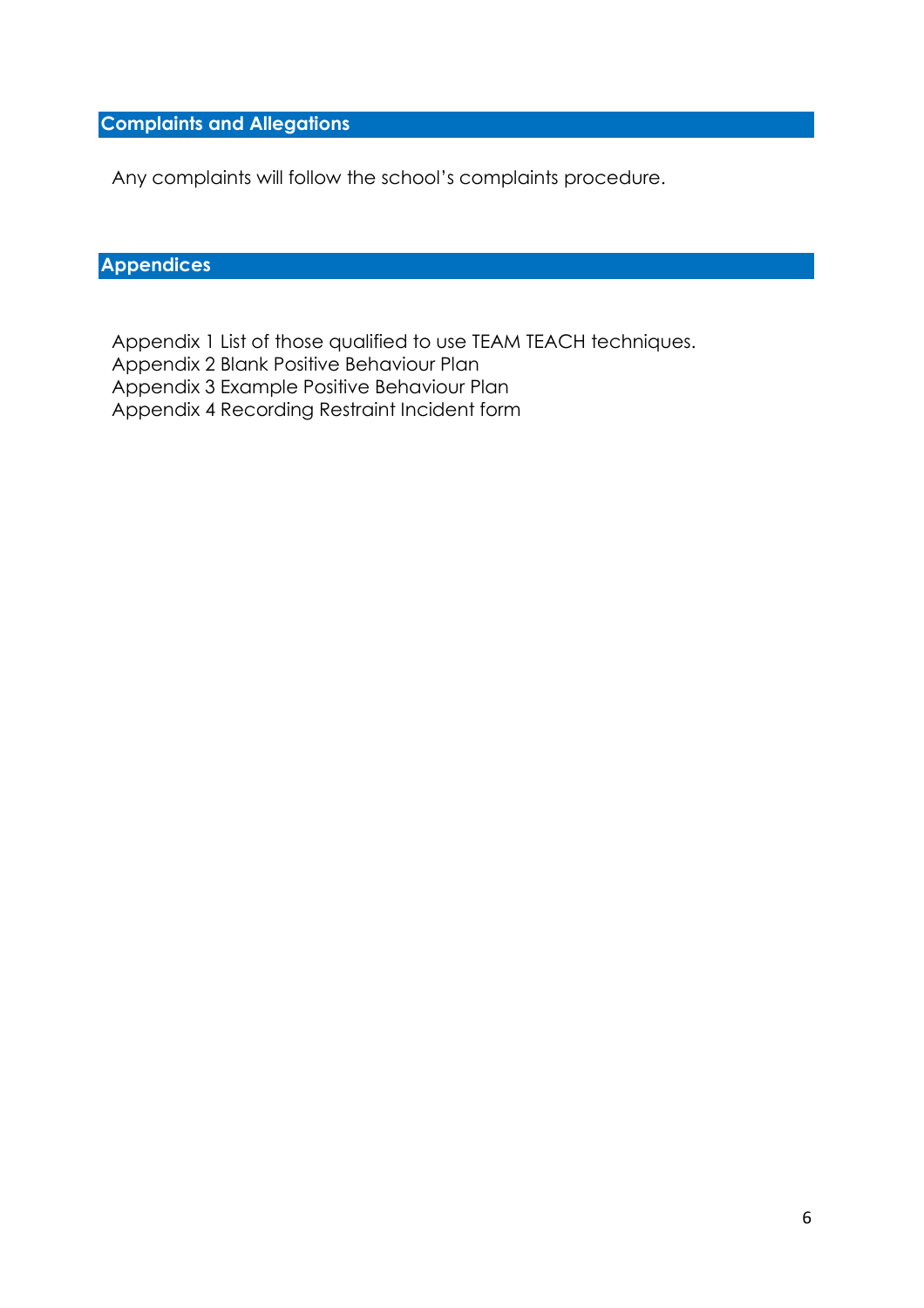# **Appendix 1**

Staff trained in the TEAM TEACH positive handling intervention techniques

| <b>Name</b>       | Role        | <b>Training completed</b>          |
|-------------------|-------------|------------------------------------|
| Katie Smirthwaite | 1:1 GTA SEN | Level One (6hr) course in positive |
|                   |             | behaviour management               |
|                   |             | 24.11.2021                         |
|                   |             |                                    |
|                   |             |                                    |
|                   |             |                                    |
|                   |             |                                    |
|                   |             |                                    |
|                   |             |                                    |
|                   |             |                                    |
|                   |             |                                    |
|                   |             |                                    |
|                   |             |                                    |
|                   |             |                                    |
|                   |             |                                    |
|                   |             |                                    |
|                   |             |                                    |
|                   |             |                                    |
|                   |             |                                    |
|                   |             |                                    |
|                   |             |                                    |
|                   |             |                                    |
|                   |             |                                    |
|                   |             |                                    |
|                   |             |                                    |
|                   |             |                                    |
|                   |             |                                    |
|                   |             |                                    |

To be completed by Headteacher/SENDCO following training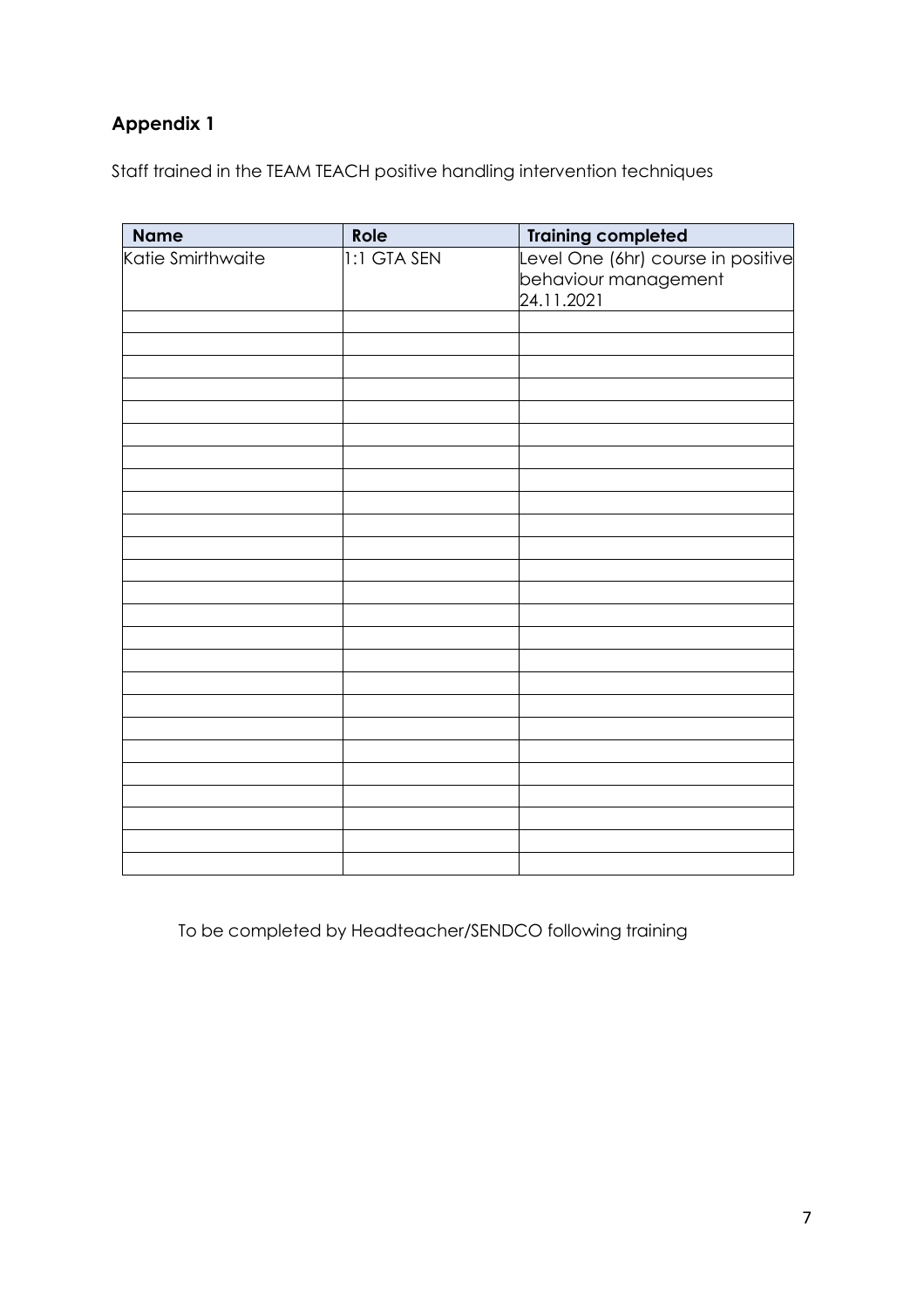## **Appendix 2 Blank Positive Behaviour Plan**



| <b>Positive Intervention Plan</b> |               |                             |       |
|-----------------------------------|---------------|-----------------------------|-------|
| <b>Child's Name:</b>              | Date of Plan: | <b>Review Date of plan:</b> | Photo |

| Sensory        |  |
|----------------|--|
| Attention -    |  |
| Communication- |  |
| Escape/Avoid - |  |
|                |  |
|                |  |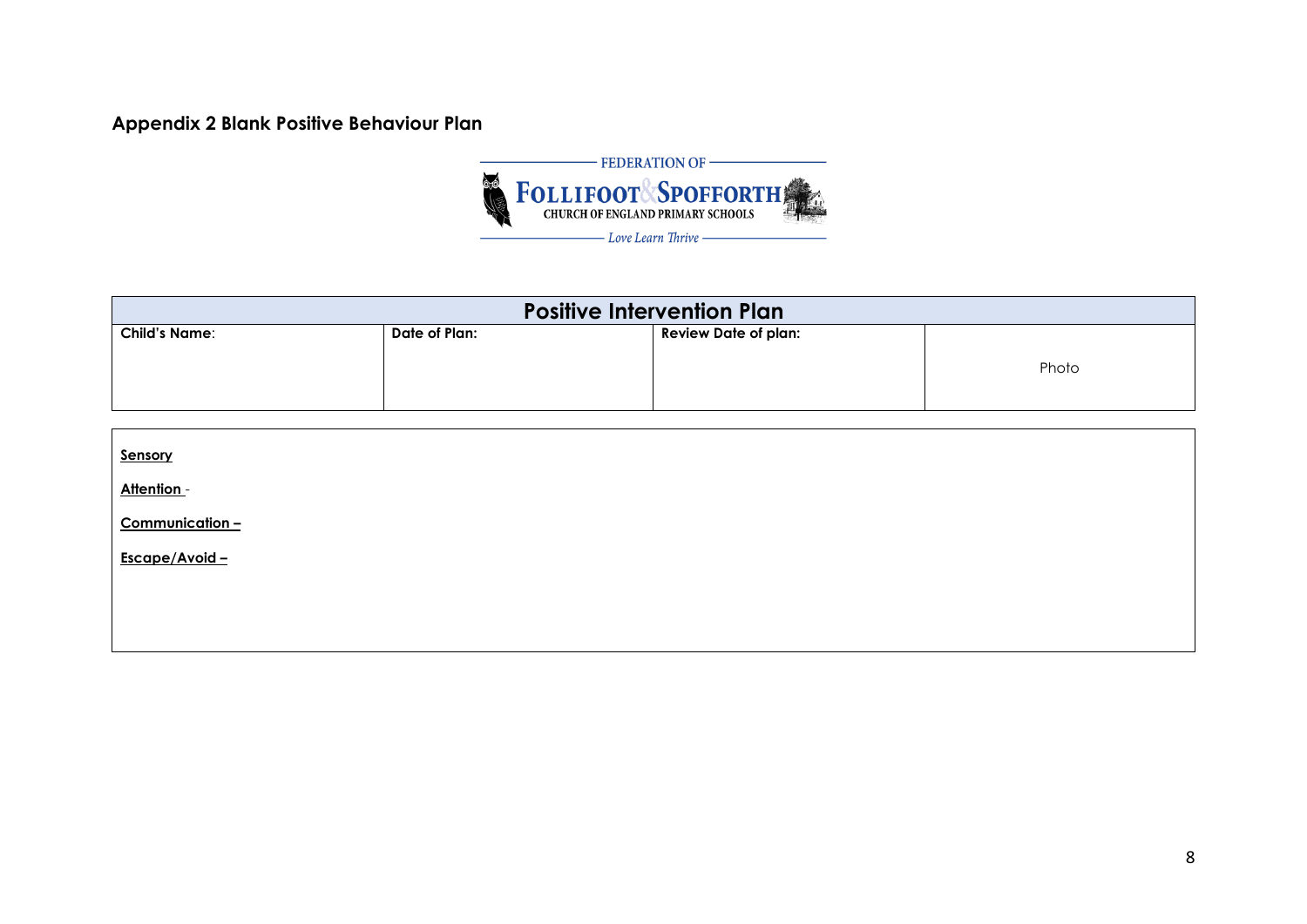## **What does the behaviour look like?**

| <b>Stage 1 Anxiety</b><br><b>Behaviours</b> | <b>Stage 2 Defensive</b><br><b>Behaviours</b> | <b>Stage 3 Crisis</b><br><b>Behaviours</b> | Stage 4 Reflective<br><b>Behaviours</b> | <b>Stage 5 Recovery</b><br><b>Behaviours</b> |
|---------------------------------------------|-----------------------------------------------|--------------------------------------------|-----------------------------------------|----------------------------------------------|
|                                             |                                               |                                            |                                         |                                              |
| Stage 1 Responses                           | <b>Stage 2 Responses</b>                      | <b>Stage 3 Responses</b>                   | <b>Stage 4 Responses</b>                | <b>Stage 5 Responses</b>                     |
|                                             |                                               |                                            |                                         |                                              |

**What are known common triggers?**

| <b>De-escalation skills</b> | <b>TRY</b> | <b>AVOID</b> | <b>NOTES</b> |
|-----------------------------|------------|--------------|--------------|
| Verbal advice and support   |            |              |              |
| Giving space                |            |              |              |
| Reassurance                 |            |              |              |
|                             |            |              |              |
| Negotiation                 |            |              |              |
| Choices                     |            |              |              |
| Humour                      |            |              |              |
| Consequences                |            |              |              |
| Planned ignoring            |            |              |              |
| Take up time                |            |              |              |
| A quiet space               |            |              |              |
|                             |            |              |              |
|                             |            |              |              |

**Diversions and distractions**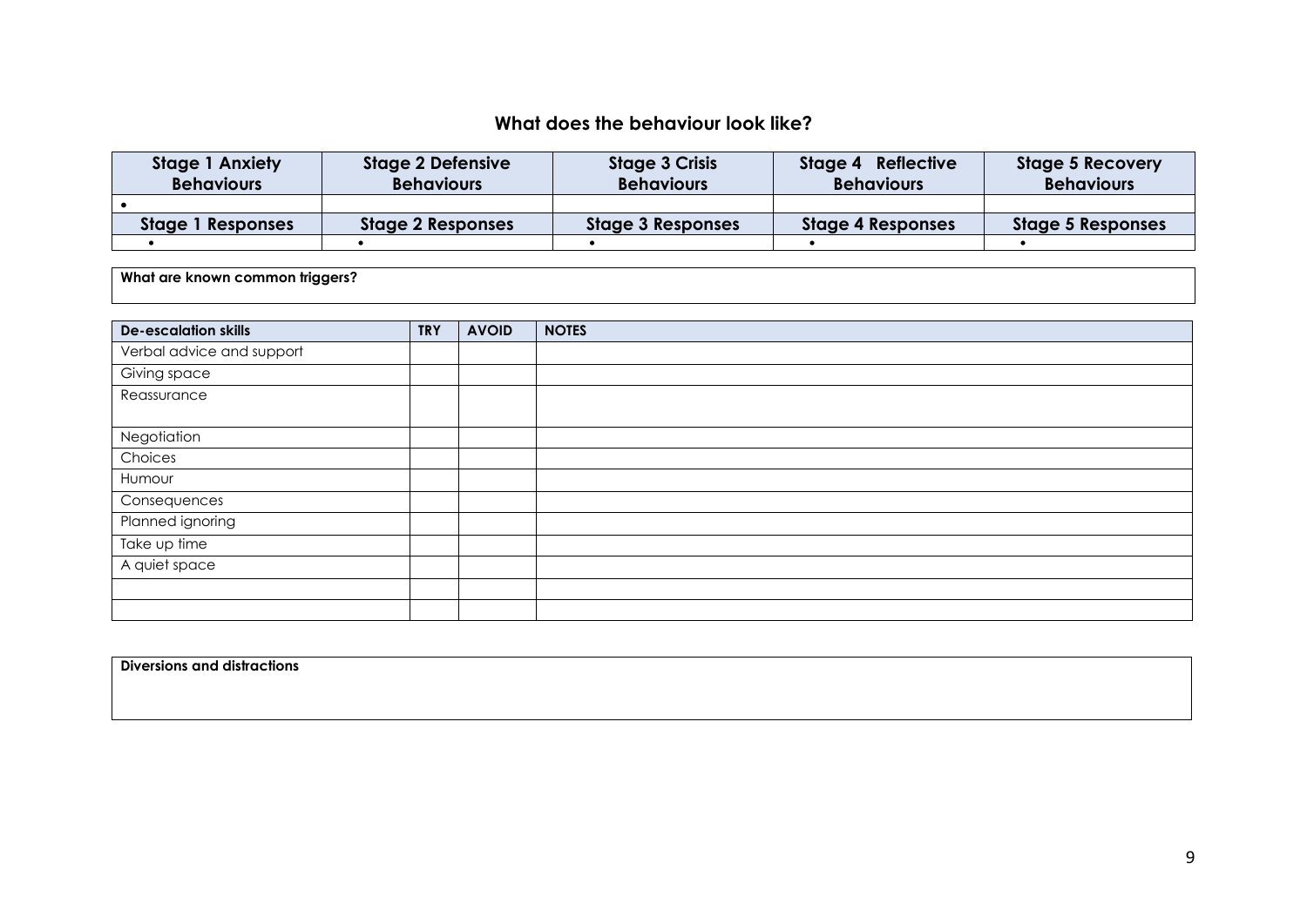## **Preferred method Physical intervention?**

| Intermediate          | <b>TRY</b> | <b>AVOID</b> | <b>NOTES</b> |
|-----------------------|------------|--------------|--------------|
| Friendly escort       |            |              |              |
| Single elbow          |            |              |              |
| Figure of four        |            |              |              |
| Double elbow          |            |              |              |
| Single elbow in       |            |              |              |
| seats                 |            |              |              |
| T Wrap                |            |              |              |
| T Wrap to seats       |            |              |              |
| Seats to T Wrap       |            |              |              |
| T Wrap to ground      |            |              |              |
| Cradle                |            |              |              |
| Half Shield escort    |            |              |              |
| <b>Block to Guide</b> |            |              |              |
| Quiet room            |            |              |              |

**Any medical conditions to be taken into account before using Physical interventions? Has advice from OT been sought?** 

|                        | <b>Name</b> | Signed | <b>Date</b> | Comment |
|------------------------|-------------|--------|-------------|---------|
| <b>Headteacher:</b>    |             |        |             |         |
| <b>SENCO</b>           |             |        |             |         |
| <b>Parents/Carers:</b> |             |        |             |         |
| Teacher:               |             |        |             |         |
|                        |             |        |             |         |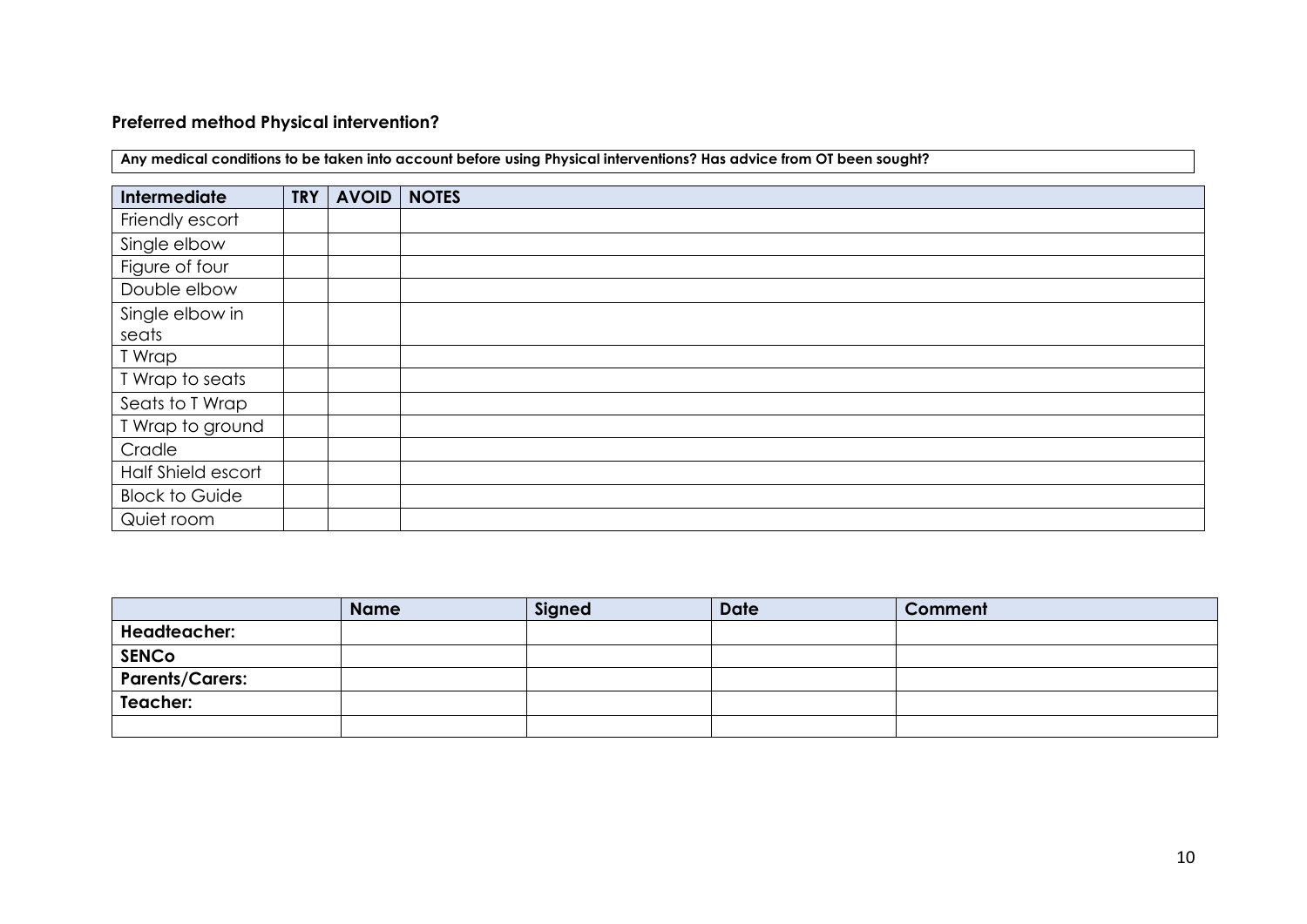## **Plan discussed with pupil**

**This plan to be attached to SEN Support Plan and reviewed in line with SEN Support Plan reviews or before if significant changes in pupil's behaviour** 

**Recording and Reporting All incidents to be reported ASAP using the school's recording system- CPOMS**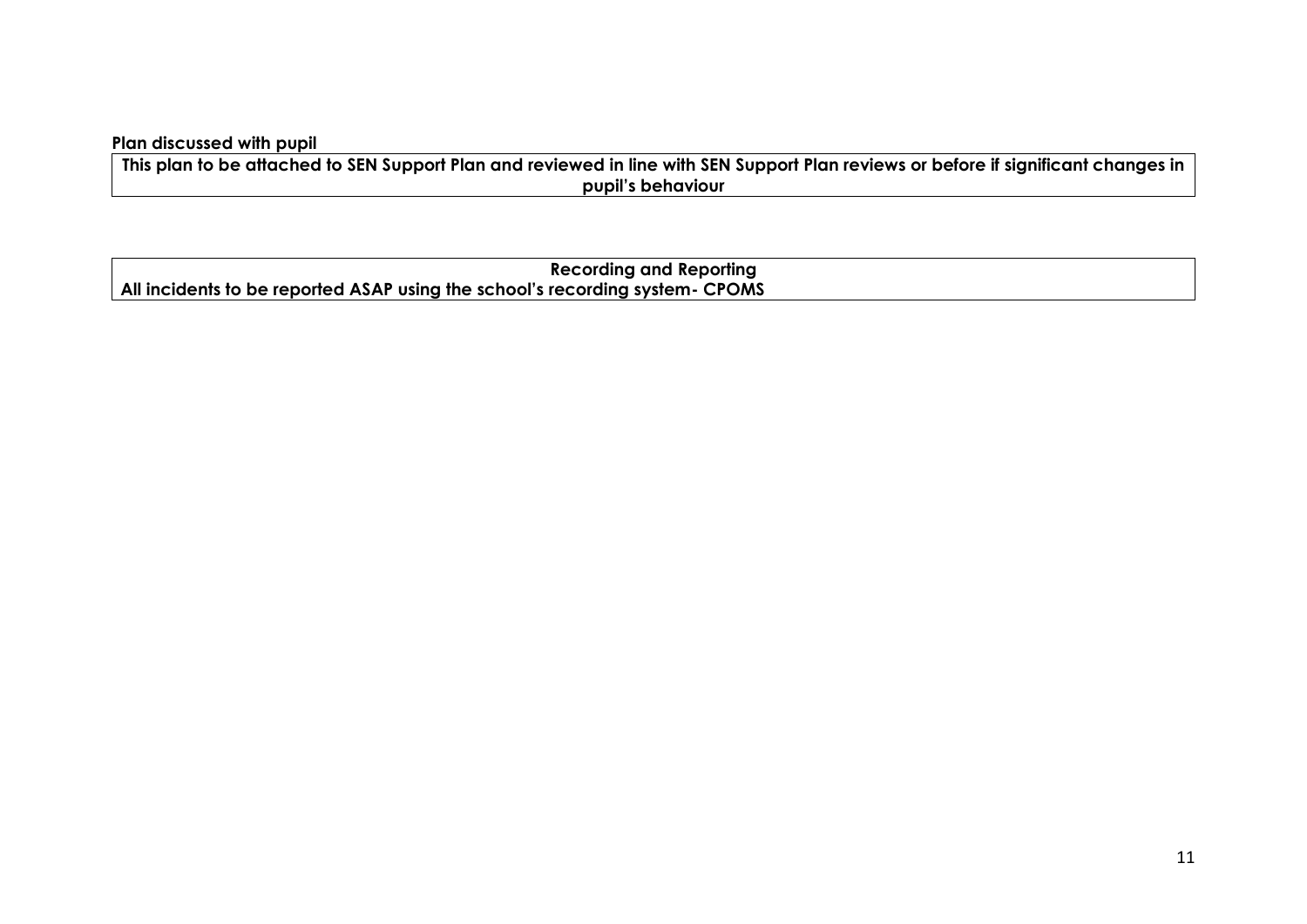## **Appendix 3 Example Positive Behaviour Plan**



| Positive Intervention Plan |               |                             |                      |  |
|----------------------------|---------------|-----------------------------|----------------------|--|
| <b>Child's Name:</b>       | Date of Plan: | <b>Review Date of plan:</b> |                      |  |
|                            |               |                             | Insert photo<br>here |  |
|                            |               |                             |                      |  |

#### **Sensory**

*Tactile*-. When CYP is in class she doesn't like anyone close/touching her or her possessions, she must have her own personal space that no one can use at any time. She also has a breakout space where she can go when she wants to work on her own. When CYP is hurt and is very upset she calms down quicker when one adult gives her time to talk it through in a safe space, most recently when she is on her spinner. CYP likes to collect small items from around the classroom and school. She feels safe and secure when she has possession of them. She has a pencil case with 5 items in that she can use when learning, and 5 items in a bag that she can access when she has completed a given amount of work. CYP also has a fidget toy to help her focus when we are discussing the work as a whole class.

*Auditory – CYP* can display stage 1 of behaviours when there is too much chatter in class. She takes herself away from the noise by asking to work outside in a quieter space with her one-to-one support.

#### **Attention** -

CYP seeks the attention of adults in school, often making small toys and bringing in gifts to share with them. She does struggle to listen to class discussions, explanations, and instructions, often desperate to get onto the actual activity. At times her one-to-one support takes CYP out to complete a task when they see that she is finding it a challenge to concentrate in class. At times, CYP does appear as if she is not listening, however when asked questions about the work it is clear that she has taken it in and is processing the information.

#### **Communication –**

CYP can articulate herself well. She has a good range of vocabulary to describe her feelings. When CYP is finding a situation challenging, she often needs time to practice mindfulness before she is ready to talk. This takes the form of sorting, cutting, and sticking. This can help avoid Stage 2 behaviours – this needs to be carefully approached with 'now' and 'then' labels to avoid this happening all the time.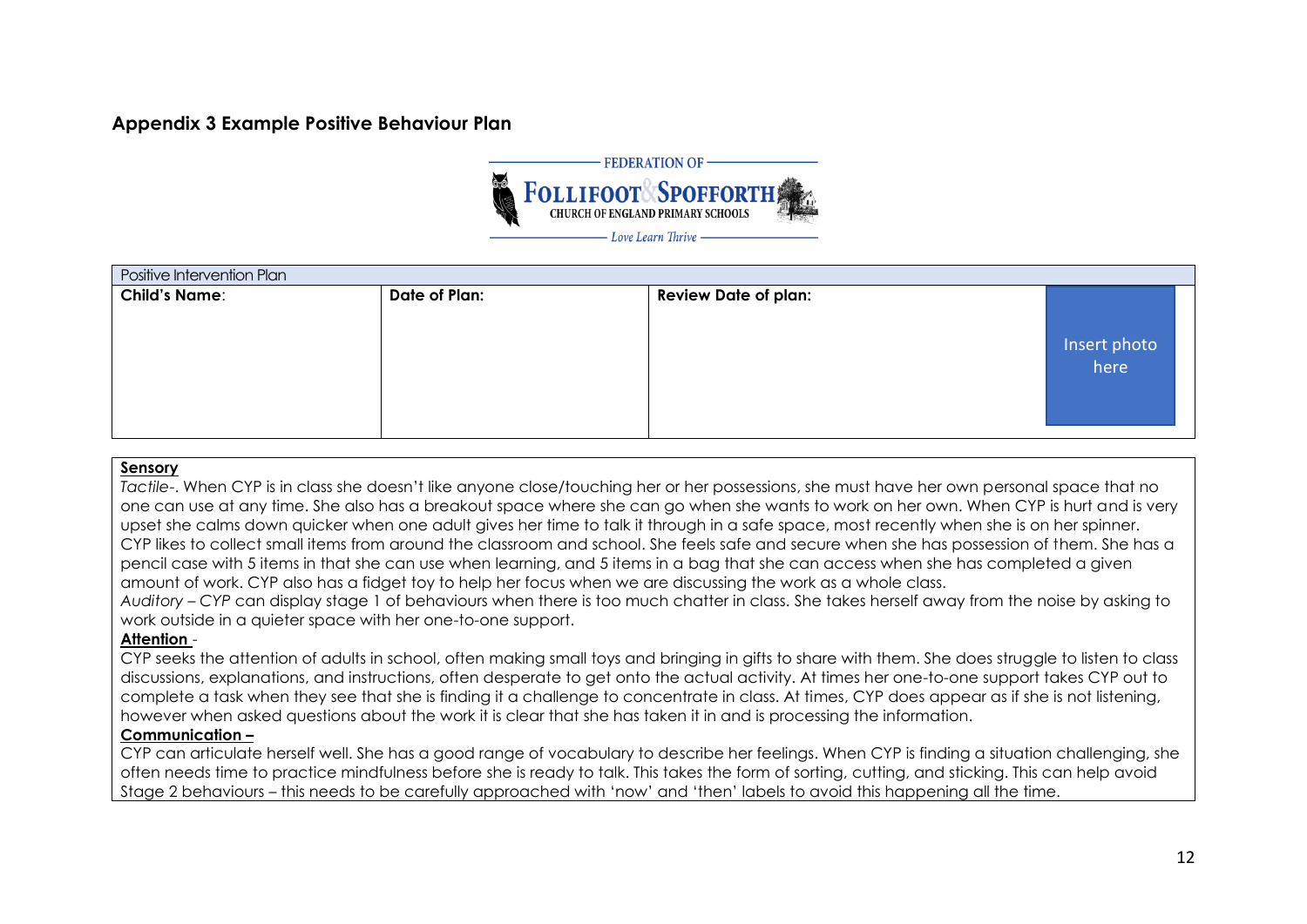## **Escape/Avoid –**

CYP will try to leave when someone is too close to her and is getting irritated by that person. CYP will also go into fight/flight mode. It is important that she is allowed to go to her safe space to feel safe and secure. It is also important that a member of staff is with her for medical reasons. We have found that CYP displays this behaviour when she is tired.

#### **What does the behaviour look like?**

| <b>Stage 1 Anxiety</b>                                                                                                                                                                                                                                                                                                                         | <b>Stage 2 Defensive</b>                                                                                                                                                                                                                                                                                                                                                   | <b>Stage 3 Crisis Behaviours</b>                                                                                                                     | <b>Stage 4 Reflective</b>                                                                                                                                                                                                                                          | <b>Stage 5 Recovery</b>                                                                                                                   |
|------------------------------------------------------------------------------------------------------------------------------------------------------------------------------------------------------------------------------------------------------------------------------------------------------------------------------------------------|----------------------------------------------------------------------------------------------------------------------------------------------------------------------------------------------------------------------------------------------------------------------------------------------------------------------------------------------------------------------------|------------------------------------------------------------------------------------------------------------------------------------------------------|--------------------------------------------------------------------------------------------------------------------------------------------------------------------------------------------------------------------------------------------------------------------|-------------------------------------------------------------------------------------------------------------------------------------------|
| <b>Behaviours</b>                                                                                                                                                                                                                                                                                                                              | <b>Behaviours</b>                                                                                                                                                                                                                                                                                                                                                          |                                                                                                                                                      | <b>Behaviours</b>                                                                                                                                                                                                                                                  | <b>Behaviours</b>                                                                                                                         |
| Scowls/frowns<br>Reluctance to<br>$\bullet$<br>engage<br>Lack of eye contact<br>$\bullet$<br>Stops seeking adult<br>approval<br>Making "hmmph"<br>noises.<br>Makes fists low down<br>$\bullet$<br>Rummaging through<br>$\bullet$<br>her bag/possessions<br>Walking around class<br>$\bullet$<br>to collect pieces for<br>her bag, i.e., paper. | CYP will make louder<br>$\bullet$<br>growling noises.<br>Pulls angry face<br>$\bullet$<br>Makes fists low down.<br>$\bullet$<br>Stamps feet.<br>$\bullet$<br>Attempts to leave the<br>$\bullet$<br>lesson without<br>permission or runs to<br>her quiet space.<br>Refusal to work with<br>anyone including<br>adults.<br>Tries to dictate who she<br>wants to support her. | <b>Hits</b><br>$\bullet$<br>Screams/screeches<br>Cries<br>$\bullet$<br>Throws things at others<br>$\bullet$<br>Swipes out<br>Hides away<br>$\bullet$ | CYP must be alone<br>with an adult nearby<br>to make sure she's<br>safe.<br>CYP cools down<br>$\bullet$<br>better when she's<br>given time to be<br>mindful. After 10-15<br>mins approach CYP<br>and discuss what<br>happened. Make<br>CYP's views feel<br>valued. | Engages in calm<br>conversation<br>Makes eye contact<br>Takes part in post<br>incident learning $-$<br>don't expect too<br>much from CYP. |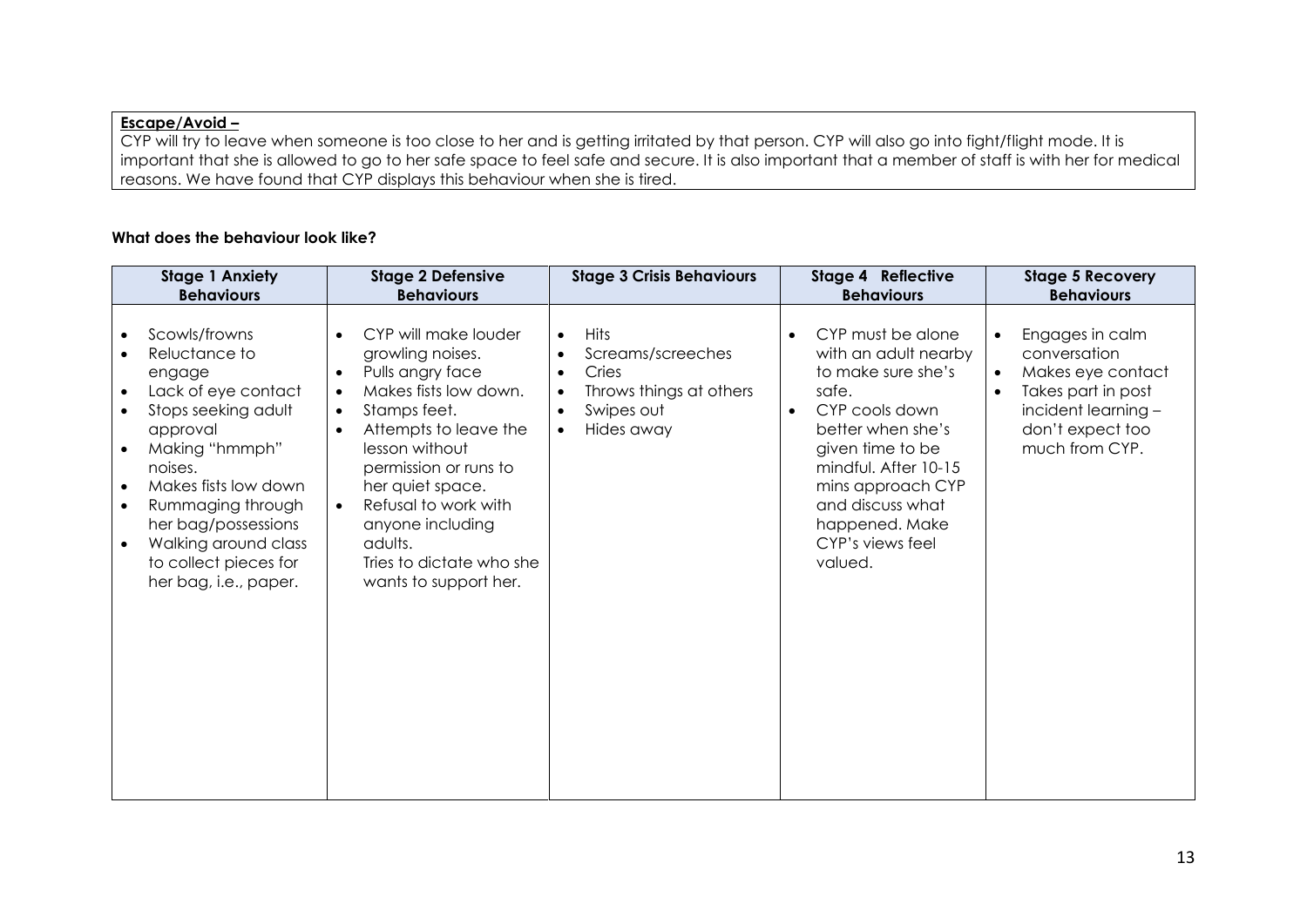| <b>Stage 1 Responses</b>                                                                                                                                                                                                                                                                                                                  | <b>Stage 2 Responses</b>                                                                                                                                                                                                                                                                                                                                   | <b>Stage 3 Responses</b>                                                                                                                                                                                                                           | <b>Stage 4 Responses</b>                                                                                                                                                                                                                                                                                                                                                                                                                                | <b>Stage 5 Responses</b>                                                                                                                                                                                                                |
|-------------------------------------------------------------------------------------------------------------------------------------------------------------------------------------------------------------------------------------------------------------------------------------------------------------------------------------------|------------------------------------------------------------------------------------------------------------------------------------------------------------------------------------------------------------------------------------------------------------------------------------------------------------------------------------------------------------|----------------------------------------------------------------------------------------------------------------------------------------------------------------------------------------------------------------------------------------------------|---------------------------------------------------------------------------------------------------------------------------------------------------------------------------------------------------------------------------------------------------------------------------------------------------------------------------------------------------------------------------------------------------------------------------------------------------------|-----------------------------------------------------------------------------------------------------------------------------------------------------------------------------------------------------------------------------------------|
| Ensure CYP has her<br>fiddle toy close by so<br>that she can focus<br>and feels in control.<br>In a positive voice talk<br>to CYP about what<br>she feels will help her.<br>Distracting CYP from a<br>situation in a positive<br>form.<br>Remind CYP to make<br>a good/kind choice.<br>Reminding CYP of the<br>'Now' and 'Then'<br>cards. | Be aware that CYP<br>could now run or hit<br>out.<br>Continue with Stage 1<br>$\bullet$<br>responses.<br>Position self near door<br>for safety.<br>Try and steer CYP to go<br>to her quiet space<br>instead of running out<br>the classroom.<br>Talk about something<br>positive that motivates<br>CYP (art, drawing,<br>colouring, animals, the<br>beach) | Reduce verbal support.<br>If unsafe then use clear<br>directions only, in<br>positive tone.<br>If in safe environment<br>don't talk to her much<br>as this makes her more<br>frustrated.<br>Steer CYP to her quiet<br>space where she can<br>calm. | If CYP is hurt/upset,<br>sometimes a bear<br>hug from a trusted<br>member of staff<br>helps her calm down<br>$-VN/EW.$<br>Quiet time-Once<br>$\bullet$<br>CYP has had 10-<br>15 mins alone in her<br>quiet space she<br>tends to come out of<br>herself and talks in<br>soft voice. This is<br>when you can<br>calmly talk to CYP.<br>Ask CYP, "what<br>made you angry?"<br>Explain in positive<br>voice to CYP what<br>she could have<br>done instead. | Support CYP with Post<br>Incident Learning. -<br>don't expect too<br>much from her, ask<br>only one thing for her<br>to do.<br>Praise CYP for her<br>contributions and<br>Post Incident work.<br>May need to repeat<br>some of stage 4. |

#### **What are known common triggers?**

CYP likes to be in charge of things and dictate what she wants to do, who she wants to be with and when. It is important that the 'now' and 'then' labels are used so that she can see what is going to happen and when. As a result, she often struggles with group work and quite often will only work with another adult.

CYP wants to be the first to do everything, i.e., the first group to go cooking.

CYP struggles with sharing unless it is initiated by herself – she can be immensely kind and caring on her own terms.

CYP struggles when there is a change to the daily routine.

CYP finds is challenging when she is tired and often needs mindful time.

CYP struggles in class/whole school situations, for example, collective worship.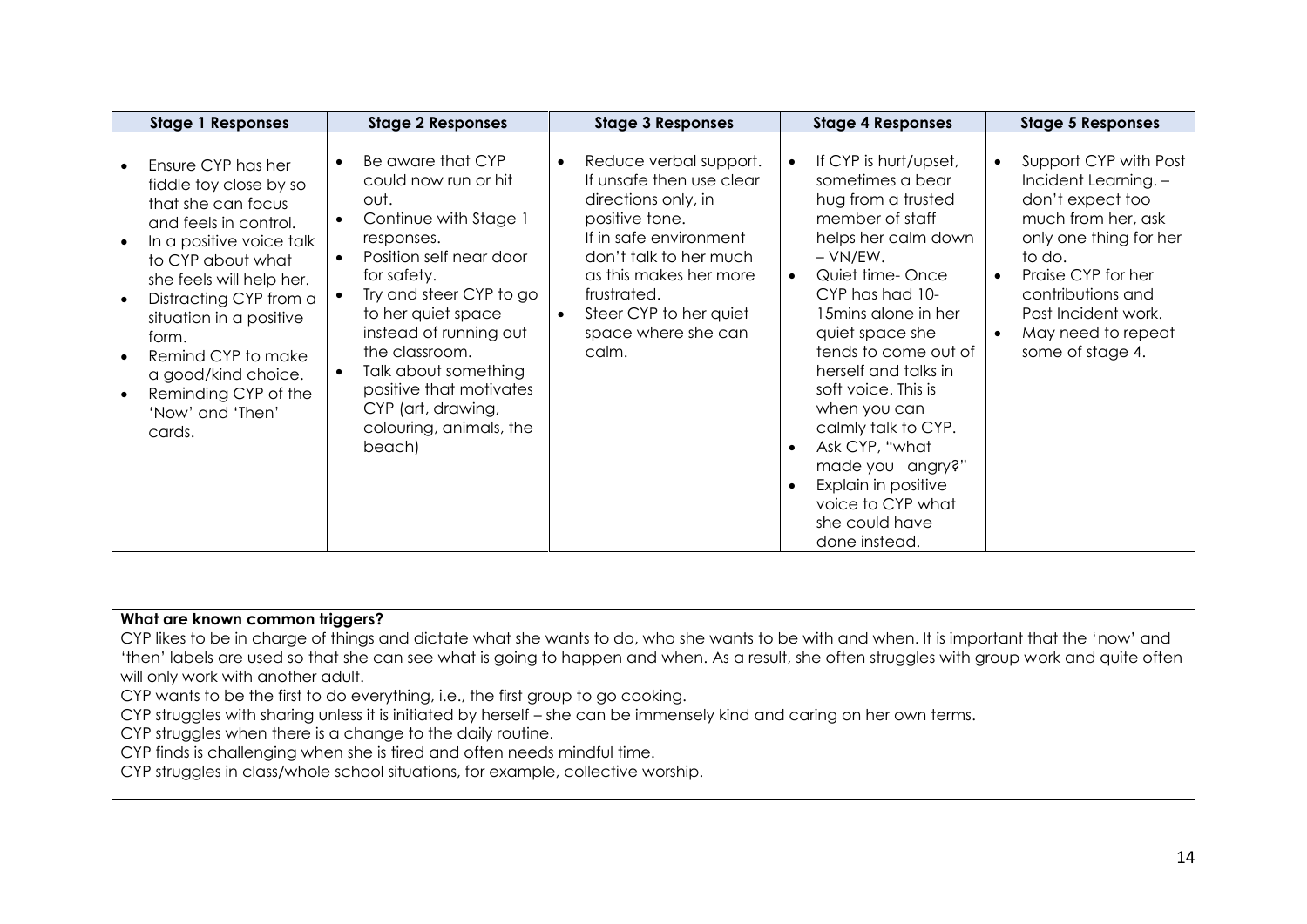| <b>De-escalation skills</b> | <b>TRY</b> | <b>AVOID</b> | <b>NOTES</b>                                                                  |
|-----------------------------|------------|--------------|-------------------------------------------------------------------------------|
| Verbal advice and support   |            |              | After CYP has had personal space and time to herself.                         |
| Giving space                |            |              |                                                                               |
| Reassurance                 |            |              |                                                                               |
|                             |            |              |                                                                               |
| <b>Negotiation</b>          |            |              |                                                                               |
| Choices                     |            |              | Choices should be given in stage 2 and 3 and kept to a maximum of two choices |
| Humour                      |            |              |                                                                               |
| Consequences                |            |              | CYP needs time to calm down before she is ready to think clearly. Giving      |
|                             |            |              | consequences will only escalate the situation.                                |
| Planned ignoring            |            |              | This works very well as she seeks attention from adults in school.            |
| Take up time                |            |              | This will result in fight/flight mode from CYP as she will feel trapped.      |
| A quiet space               |            |              | This is one of the first options to take.                                     |

#### **Diversions and distractions**

CYP sometimes works well with positive distractions and compliments. E.g., "Look how much work you've done. That's amazing! Let's move you up on our class scale." CYP is extremely helpful and enjoys carrying out small jobs, this can often reset CYP. When CYP is finding work in class a challenging and is displaying stage 1 behaviours, she is given sensory time/time to run around the playground/mindful time to help reset.

| <b>Intermediate</b> | <b>TRY</b> | <b>AVOID</b> | <b>NOTES</b>                                                                                                        |
|---------------------|------------|--------------|---------------------------------------------------------------------------------------------------------------------|
| Friendly escort     |            |              | Holding CYP's hand or arm around her shoulder or giving her a bear hug and leading her to where she<br>needs to be. |
| Single elbow        |            |              |                                                                                                                     |
| Figure of four      |            |              |                                                                                                                     |
| Double elbow        |            |              |                                                                                                                     |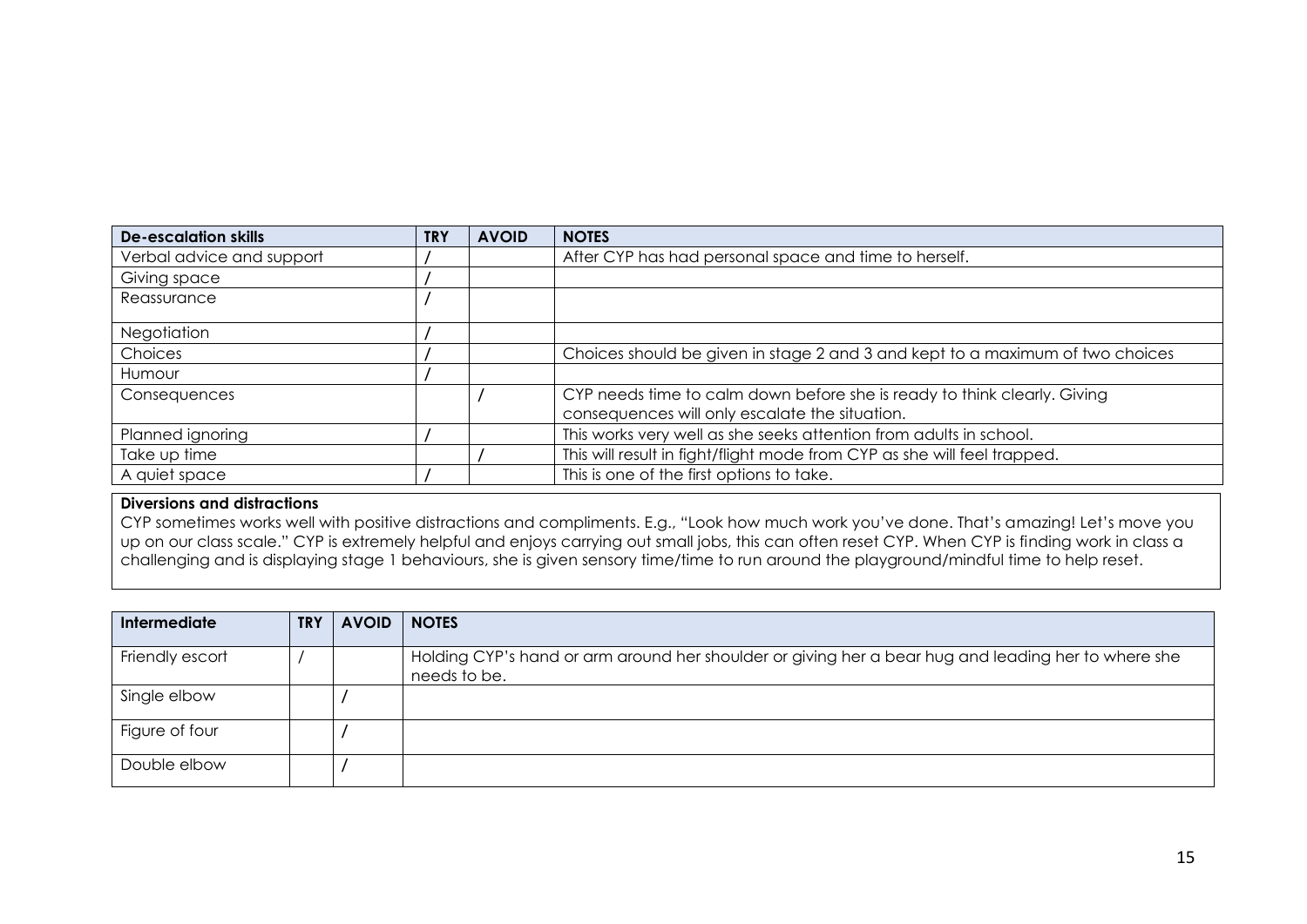| Single elbow in seats |  |                                                                  |
|-----------------------|--|------------------------------------------------------------------|
| T Wrap                |  |                                                                  |
| T Wrap to seats       |  |                                                                  |
| Seats to T Wrap       |  |                                                                  |
| T Wrap to ground      |  |                                                                  |
| Cradle                |  |                                                                  |
| Half Shield escort    |  |                                                                  |
| <b>Block to Guide</b> |  |                                                                  |
| Quiet room            |  | The cubby hole/library where her sensory equipment can be found. |

**Preferred method Physical intervention?**

**Any medical conditions to be taken into account before using Physical interventions? Has advice from OT been sought?**  CYP recently had a seizure, all staff are aware of the signs and what to do. Staff have taken online Epilepsy training and staff that work with her on a one-to-one basis are trained in delivering the medication. Please see CYP's

|                        | <b>Name</b> | Signed | <b>Date</b> | Comment |
|------------------------|-------------|--------|-------------|---------|
| <b>Headteacher:</b>    |             |        |             |         |
| <b>SENCo</b>           |             |        |             |         |
| <b>Parents/Carers:</b> |             |        |             |         |
| Teacher:               |             |        |             |         |
|                        |             |        |             |         |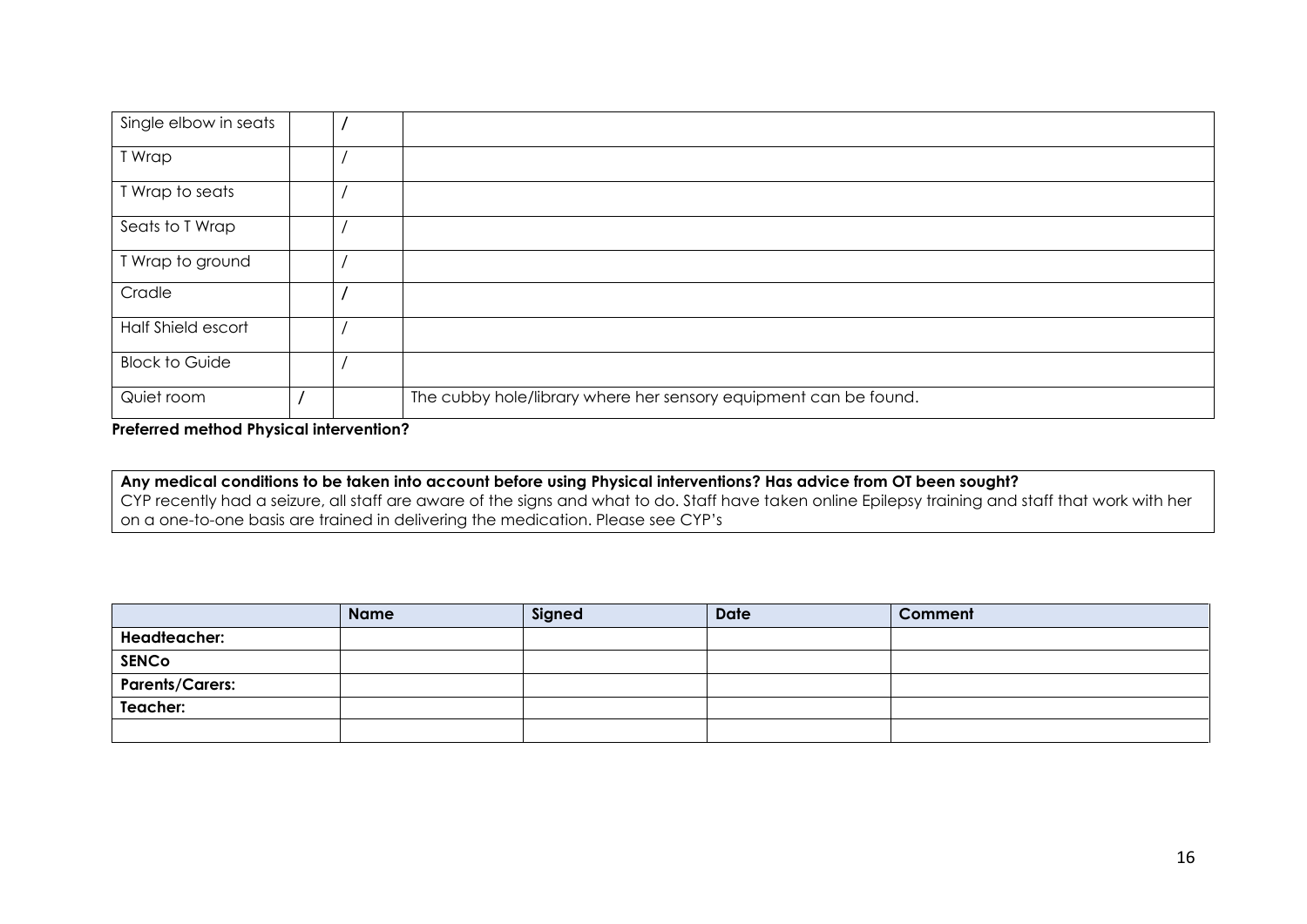**Plan discussed with pupil** 

**This plan to be attached to SEN Support Plan and reviewed in line with SEN Support Plan reviews or before if significant changes in pupil's behaviour** 

| <b>Recording and Reporting</b>                                                     |  |  |  |
|------------------------------------------------------------------------------------|--|--|--|
| $\mu$ All incidents to be reported ASAP using the school's recording system- CPOMS |  |  |  |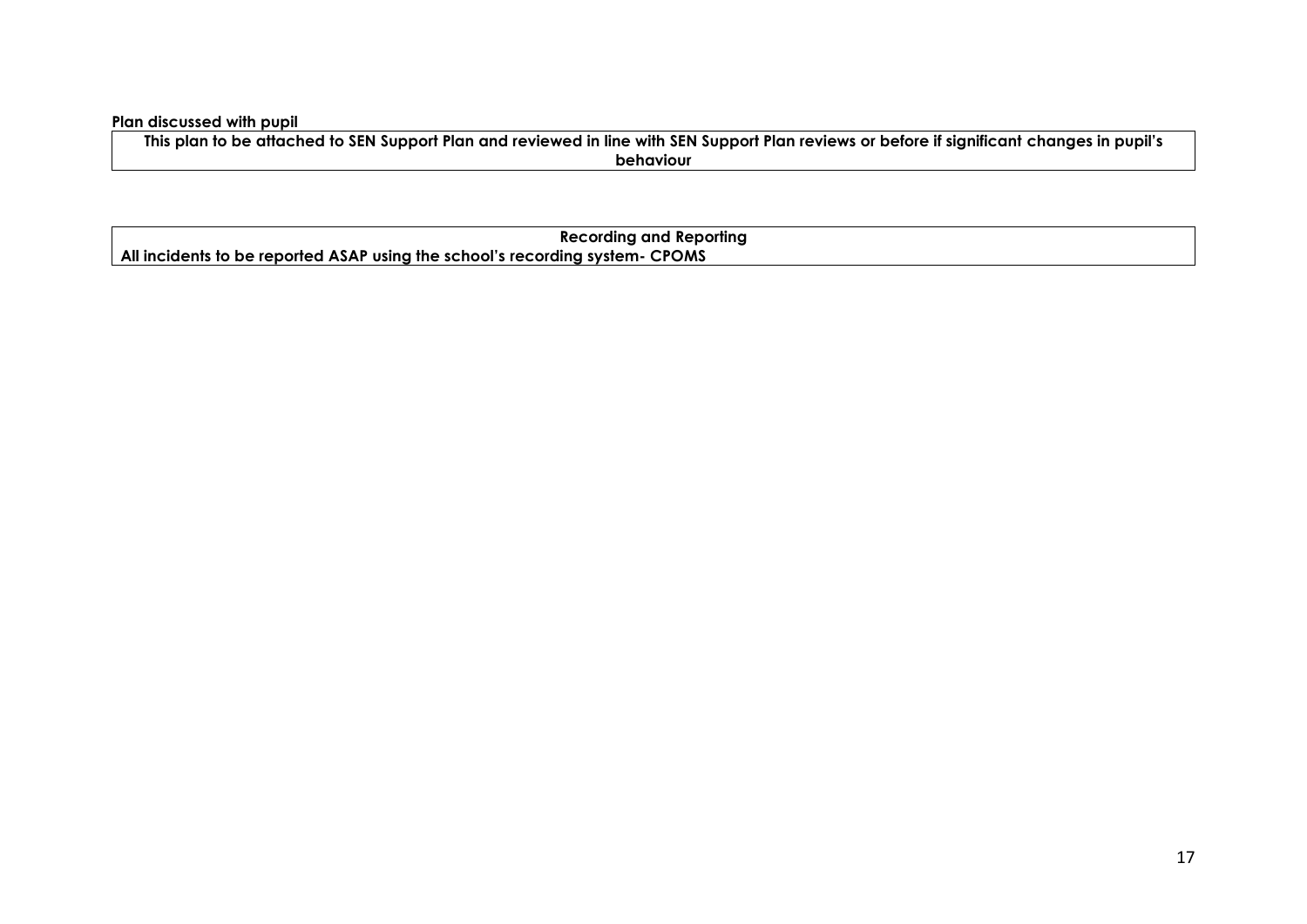## **Appendix 4 Recording Restraint Incident form REPORT FOR RECORDING INCIDENTS WHERE STAFF RESTRAIN A CHILD**

## **Part 1 A**

| Child's name:                                         |                           |  |
|-------------------------------------------------------|---------------------------|--|
| Time of incident:                                     |                           |  |
| <b>Parents/Carers involved:</b>                       |                           |  |
| Other children involved:                              |                           |  |
| <b>Witnesses to incident:</b>                         |                           |  |
| If appropriate, please attach any witness statements. |                           |  |
| Day and date of incident:                             | <b>Place of incident:</b> |  |

| <b>Events leading to incident</b>                                                                                                            |  |  |  |
|----------------------------------------------------------------------------------------------------------------------------------------------|--|--|--|
| What was happening for<br>the child before the<br>incident, what seemed<br>to trigger the behaviour,<br>who else was involved<br>or present. |  |  |  |

| <b>Behaviour of child</b>                                               |  |  |  |  |
|-------------------------------------------------------------------------|--|--|--|--|
| What behaviour alerted<br>you that the child was<br>struggling to cope? |  |  |  |  |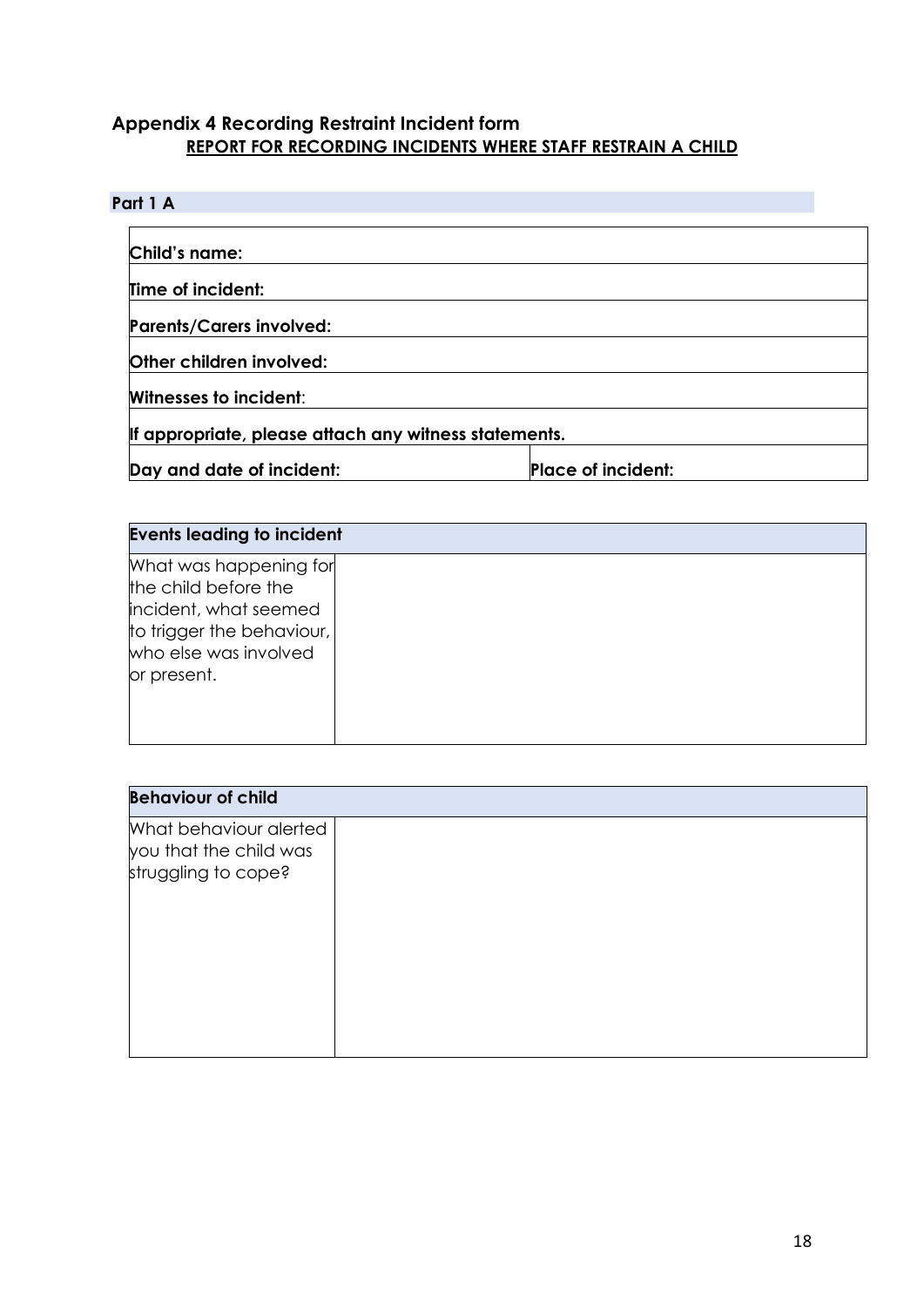| <b>Response from Parents/Carers</b>                                                                                                                 |  |  |  |
|-----------------------------------------------------------------------------------------------------------------------------------------------------|--|--|--|
| Which techniques did<br>you use to de-escalate<br>the situation? Before<br>restraining the child,<br>what was the response<br>from them and others? |  |  |  |

| <b>Reason for the restraint</b>                                                                           |  |  |  |
|-----------------------------------------------------------------------------------------------------------|--|--|--|
| What was the specific<br>risk to the welfare of the<br>child or others?                                   |  |  |  |
| Remember: Physical<br>Intervention and<br>Restraint must be:                                              |  |  |  |
| 1) Necessary (or<br>believed to be<br>Necessary) to prevent<br>harm and must be                           |  |  |  |
| 2) Proportionate to the<br>degree of harm which<br>may be caused if there<br>was no intervention<br>made. |  |  |  |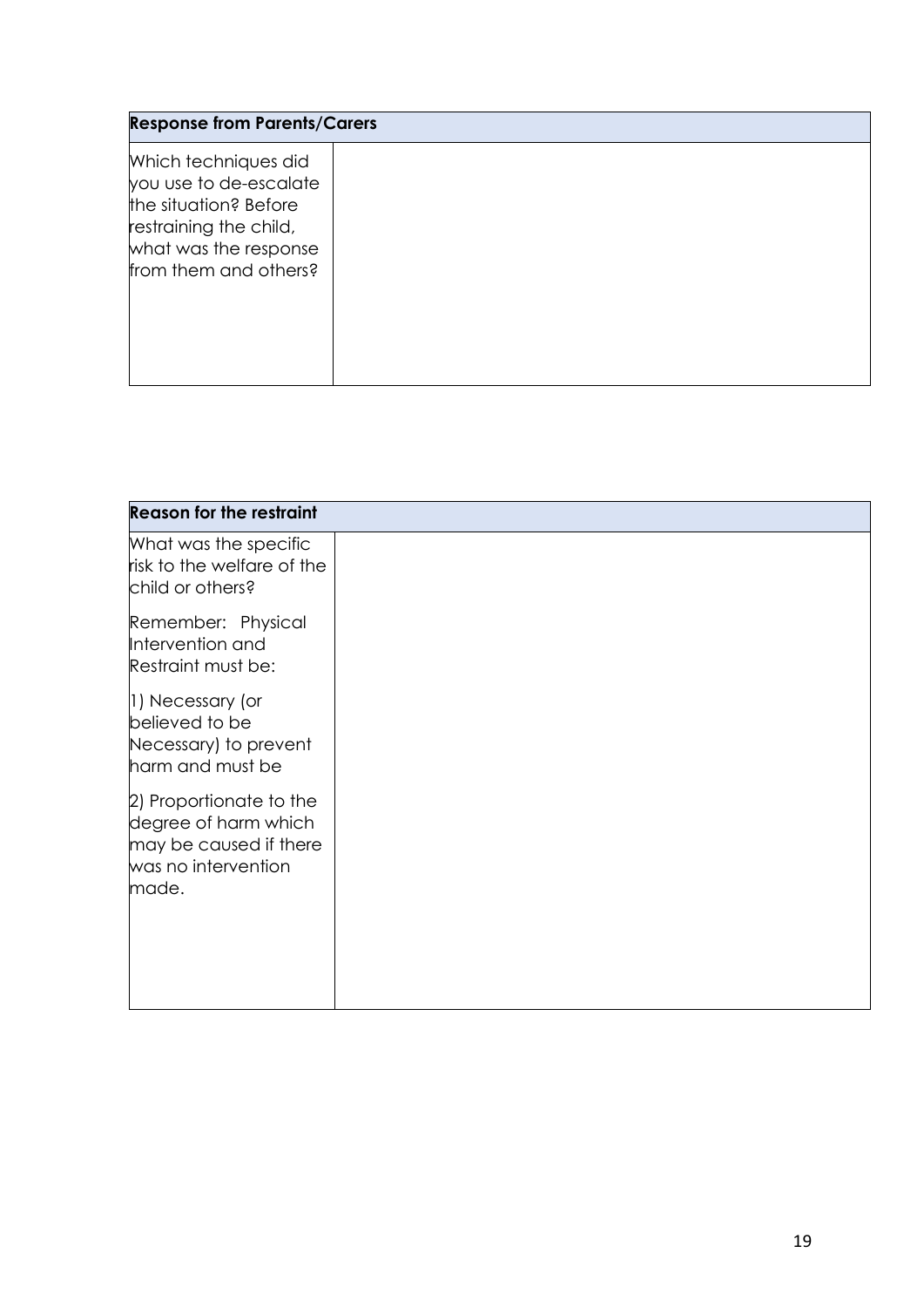| <b>Description of restraint</b>                                                                                          |  |
|--------------------------------------------------------------------------------------------------------------------------|--|
| What method or type of<br>hold did you use and<br>were there any<br>complications that<br>arose during the<br>restraint? |  |
| How long did the<br>restraint last?                                                                                      |  |

| <b>Conclusion of restraint</b>                                                                          |  |
|---------------------------------------------------------------------------------------------------------|--|
| How did the restraint<br>come to an end, and<br>what help and support<br>did you offer to the<br>child? |  |
|                                                                                                         |  |

| <b>Staff signature:</b> | <b>Date:</b> |
|-------------------------|--------------|
| Head teacher signature: | Date:        |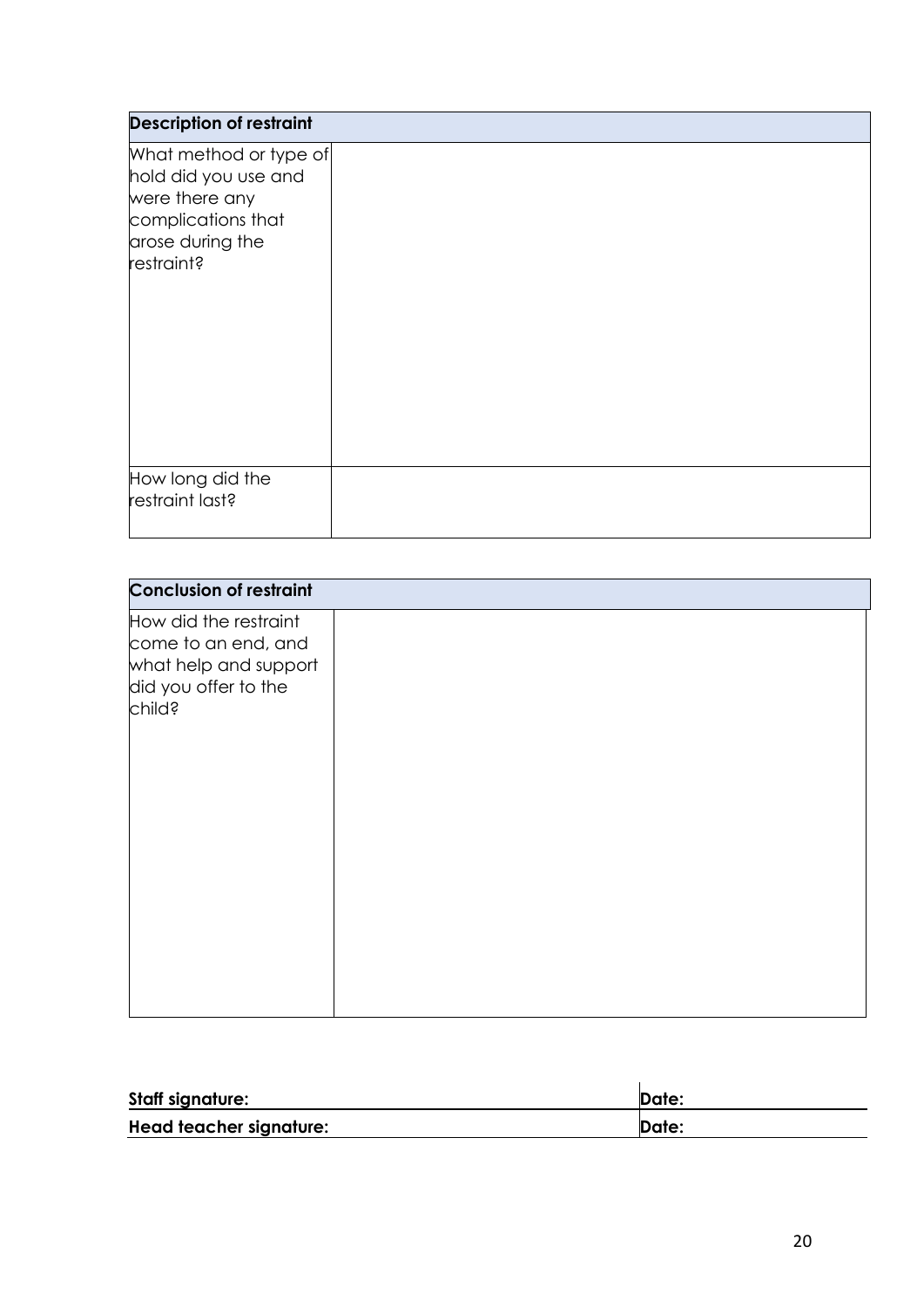## **Part 1 B (A member of staff not involved in the restraint must fill this in.)**

| <b>Injuries</b>                 |            |           |                                                                                               |
|---------------------------------|------------|-----------|-----------------------------------------------------------------------------------------------|
| Was the child injured?          | <b>Yes</b> | <b>No</b> | If 'Yes', what were the<br>injuries?                                                          |
| Was a member of staff injured?  | Yes        | <b>No</b> | If 'Yes', what were the<br>injuries?                                                          |
| Did someone get medical help?   | Yes        | <b>No</b> |                                                                                               |
| Was first aid given?            | Yes        | <b>No</b> |                                                                                               |
| Was an accident form filled in? | Yes        | <b>No</b> |                                                                                               |
| Were the police involved?       | Yes        | <b>No</b> | If 'Yes', please say why,<br>who called and when,<br>and the outcome of<br>their involvement. |

## **Who was told about the restraint?**

|                                      | Name of person told | <b>Date</b> | <b>Time</b> | <b>Initials of Informing</b><br><b>Staff</b> |
|--------------------------------------|---------------------|-------------|-------------|----------------------------------------------|
| <b>Head Teacher/Senior</b><br>Leader |                     |             |             |                                              |
| <b>Parent/Carer</b>                  |                     |             |             |                                              |
| <b>Social worker</b>                 |                     |             |             |                                              |
| Witness to the incident              |                     |             |             |                                              |
| <b>Other</b>                         |                     |             |             |                                              |

| <b>Staff Signature:</b> |  |
|-------------------------|--|
| Date:                   |  |